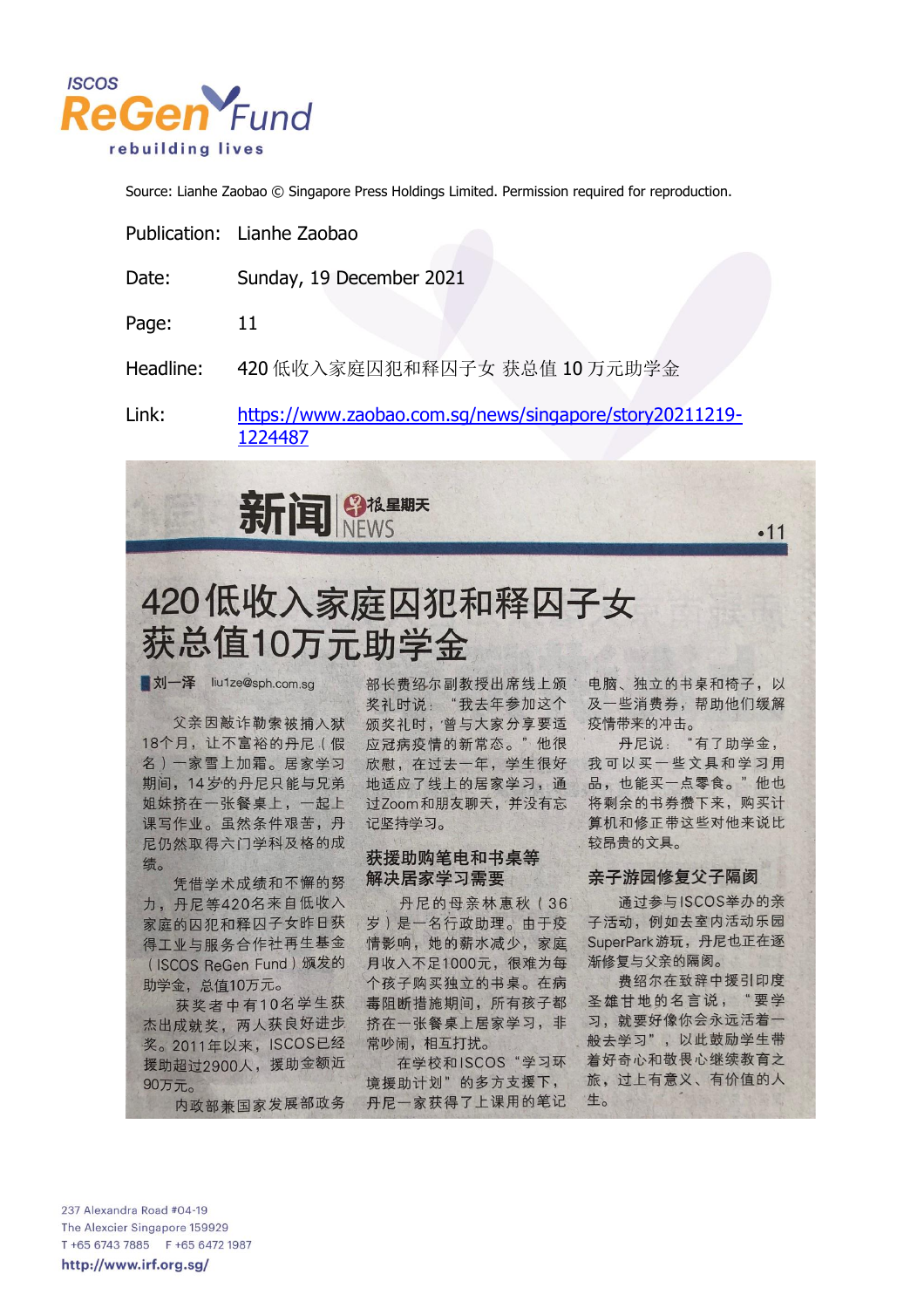

Original:

## 420 低收入家庭囚犯和释囚子女 获总值 10 万元助学金

父亲因敲诈勒索被捕入狱 18 个月,让不富裕的丹尼(假名)一家雪上加霜。居家学习期 间,14 岁的丹尼只能与兄弟姐妹挤在一张餐桌上,一起上课写作业。虽然条件艰苦,丹尼 仍然取得六门学科及格的成绩。

凭借学术成绩和不懈的努力,丹尼等 420 名来自低收入家庭的囚犯和释囚子女昨日获得工 业与服务合作社再生基金(ISCOS ReGen Fund)颁发的助学金,总值 10 万元。

获奖者中有 10 名学名获杰出成就奖,两人获良好进步奖。2011 年以来,ISCOS 已经援助超 过 2900 人,援助金额近 90 万元。

内政部兼国家发展部政务部长费绍尔副教授出席线上颁奖礼时说: "我去年参加这个颁奖 礼时, 曾与大家分享要适应冠病疫情的新常态。"他很欣慰, 在过去一年, 学生很好地适 应了线上的居家学习,通过 Zoom 和朋友聊天,并没有忘记坚持学习。

#### 获援助购笔电和书桌等解决居家学习需要

丹尼的母亲林惠秋(36岁)是一名行政助理。由于疫情影响,她的薪水减少,家庭月收入 不足 1000 元,很难为每个孩子购买独立的书桌。在病毒阻断措施期间,所有孩子都挤在 一张餐桌上居家学习,非常吵闹,相互打扰。

在学校和 ISCOS"学习环境援助计划"的多方支援下,丹尼一家获得了上课用的笔记电脑、 独立的书桌和椅子,以及一些消费券,帮助他们缓解疫情带来的冲击。

丹尼说:"有了助学金,我可以买一些文具和学习用品,也能买一点零食。"他也将剩余 的书卷攒下来,购买计算机和修正带这些对他来说比较昂贵的文具。

#### 亲子游园修复父子隔阂

通过参与 ISCOS 举办的亲子活动, 例如去室内活动乐园 SuperPark 游玩, 丹尼也在逐渐修 复与父亲的隔阂。

费绍尔在致辞中援引印度圣雄甘地的名言说,"要学习,就要好像你会永远活着一般去学 习",以此鼓励学生带着好奇和敬畏心继续教育之旅,过上有意义、有价值的人生。"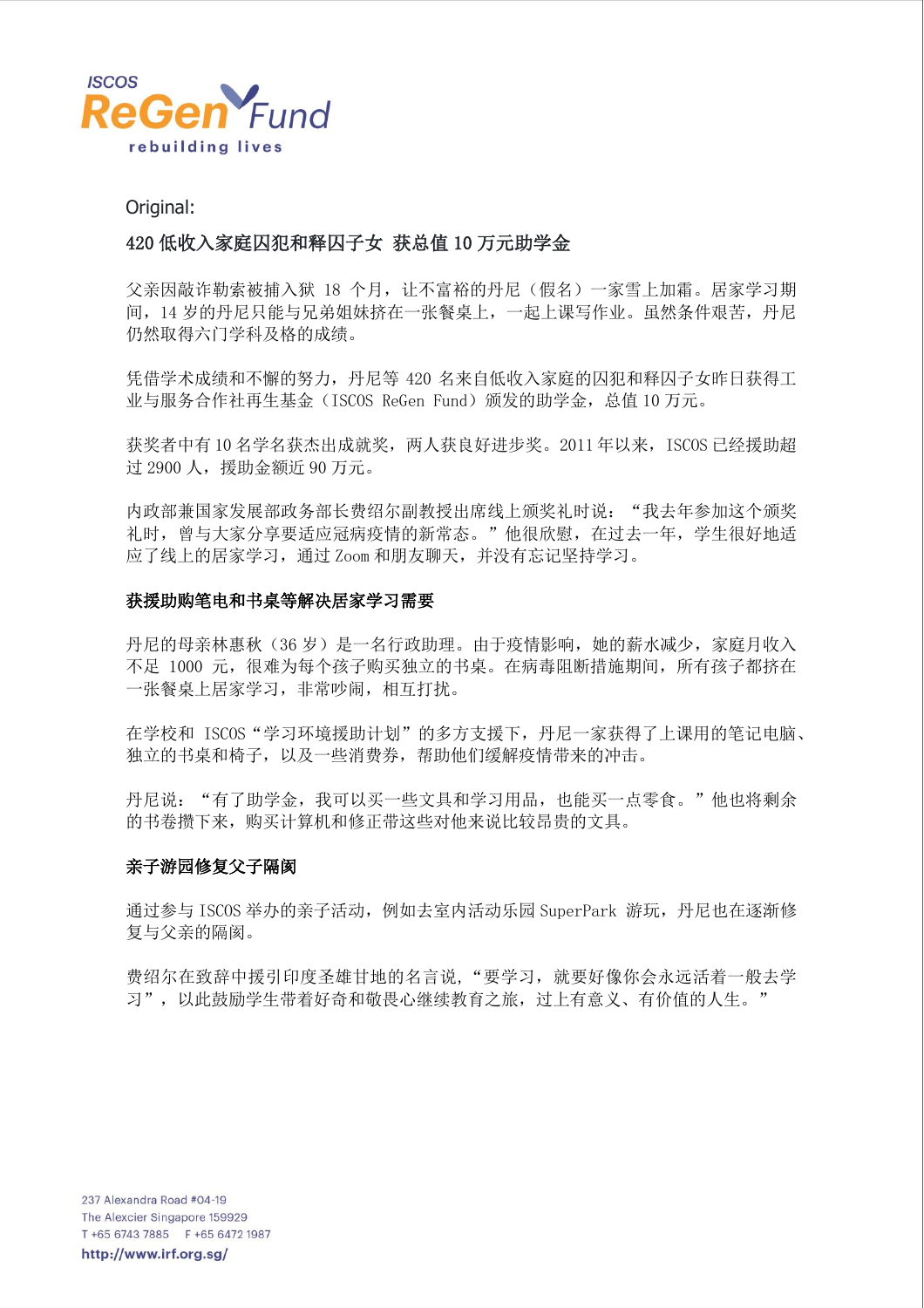

### Translation:

## **420 children from low-income families of reformed offenders receive a total of \$100,000 in bursary awards**

When his father was arrested due to extortion charges and sentenced to 18 months in prison, it was a blow to Danial (not his real name) and his already struggling family. During the time of home-based learning, the 14-year-old Danial could only squeeze on a dining table with his brothers and sisters to attend online classes and do homework together. Despite the difficult conditions, he still achieved passing grades in six subjects.

With his academic achievement and unrelenting efforts, Danial was among the 420 children from low-income families of inmates and reformed offenders to receive bursary award from the ISCOS ReGen Fund (IRF) yesterday, with a total value of S\$100,000.

Among the award recipients, there were 10 students honoured with the Outstanding Achievement Award, while another two received the Good Progress Award. Since 2011, IRF has supported more than 2,900 recipients with bursary awards, amounting to close to S\$900,000.

Associate Professor Muhammad Faishal Ibrahim, Minister of State for Home Affairs and National Development said at the virtual award ceremony: "Last year, when I attended this ceremony, I shared that we needed to adapt to the new norm brought about by the pandemic." He was very pleased to hear that the students had adapted well to homebased learning, chatting with friends through Zoom yet did not forget to keep studying in the past year.

#### **Receives support to purchase laptops, desks and other necessities for homebased learning**

Danial's mother, Lin Huiqiu (36 years old) is an administrative assistant. As a result of the pandemic, her salary has decreased. Earning less than S\$1,000 in monthly household income, it was difficult for her to buy a separate desk for each child. During the Circuit Breaker period, all the children huddled at a dining table to study at home, making it very noisy and disturbing to one another.

With the support from the school and IRF's "Living Environment Assistance Project", Danial's family received laptop to be used for learning, study table, chairs, and some vouchers to help them alleviate the impact of the pandemic.

Danial shared: "With the bursary award, I can buy some stationeries and school supplies, as well as some snacks." He will also save the remaining bookstore vouchers to buy calculator and correction tapes, which to him, are considered expensive stationeries.